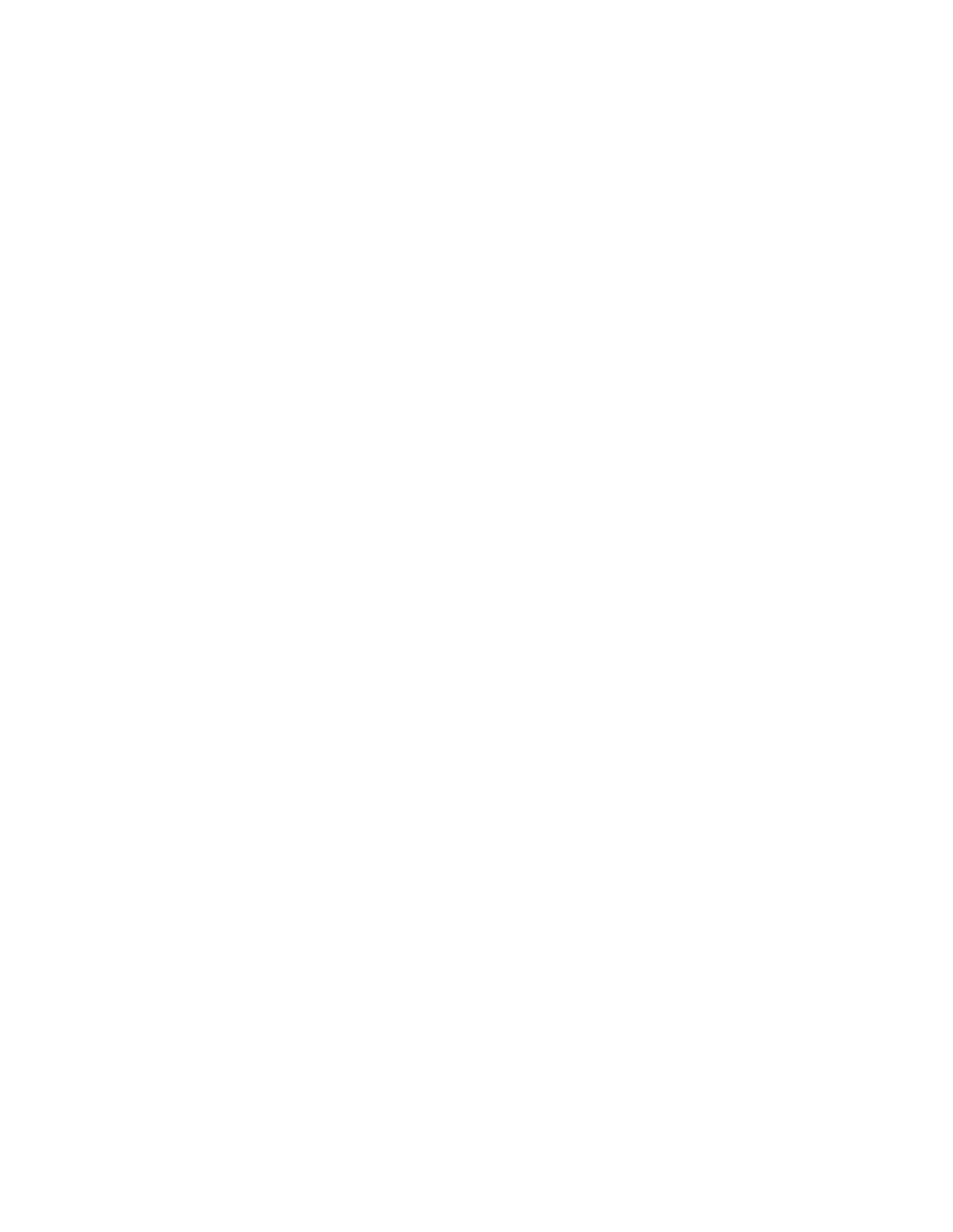### **HILL, Chief Justice.**

[¶1] Irene Hicks (Hicks) appeals from an order of the Workers' Compensation Medical Commission (the Medical Commission) denying her request for worker's compensation benefits for a September 2001 spinal fusion surgery that, she claimed, was the product of a work-related injury she suffered in July 1998. The Medical Commission concluded that Hicks was not a credible witness, and that she had failed in her burden of proving causation, as substantial evidence showed that Hicks' work-related injury had resolved before her surgery. We affirm.

### **ISSUES**

[¶2] Hicks presents three issues in her brief:

1. Did the District Court err in denying [Hicks] benefits under the Workers' Compensation Act including the costs for her September 17, 2001 fusion surgery that her doctors determined was necessary and causally connected to her of her [sic] July 1, 1998 work related injury?

2. Did the District Court err in upholding the decision of the Medical Commission which acted in an arbitrary, capricious, and in an abuse of discretion, otherwise not in accordance with the law, manner by totally disregarding the totality of the circumstances including the overwhelming evidence at the contested case hearing in support of [Hicks], by misconstruing and misapplying the evidence to attack [her] credibility, by willfully discounting substantial credible evidence from [her] treating doctors, by not allowing certain testimony in, and by inappropriately relying upon mere speculation and conjecture from the Division's "hired gun" who did only a fifty (50) minute paper document review without ever doing an independent medical examination of [Hicks]?

3. Has [Hicks'] constitutional and due process rights been violated by the District Court in upholding the decision of the Medical Commission which overlooked the Division's inconsistent determination that [she] sustained a compensable work related injury on July 1, 1998, but denied her benefits under the Act for her necessary treatment including her September 17, 2001 surgery, even though she met her burden of proof before the Medical Commission?

The Wyoming Workers' Safety and Compensation Division (the Division) significantly restates the issues: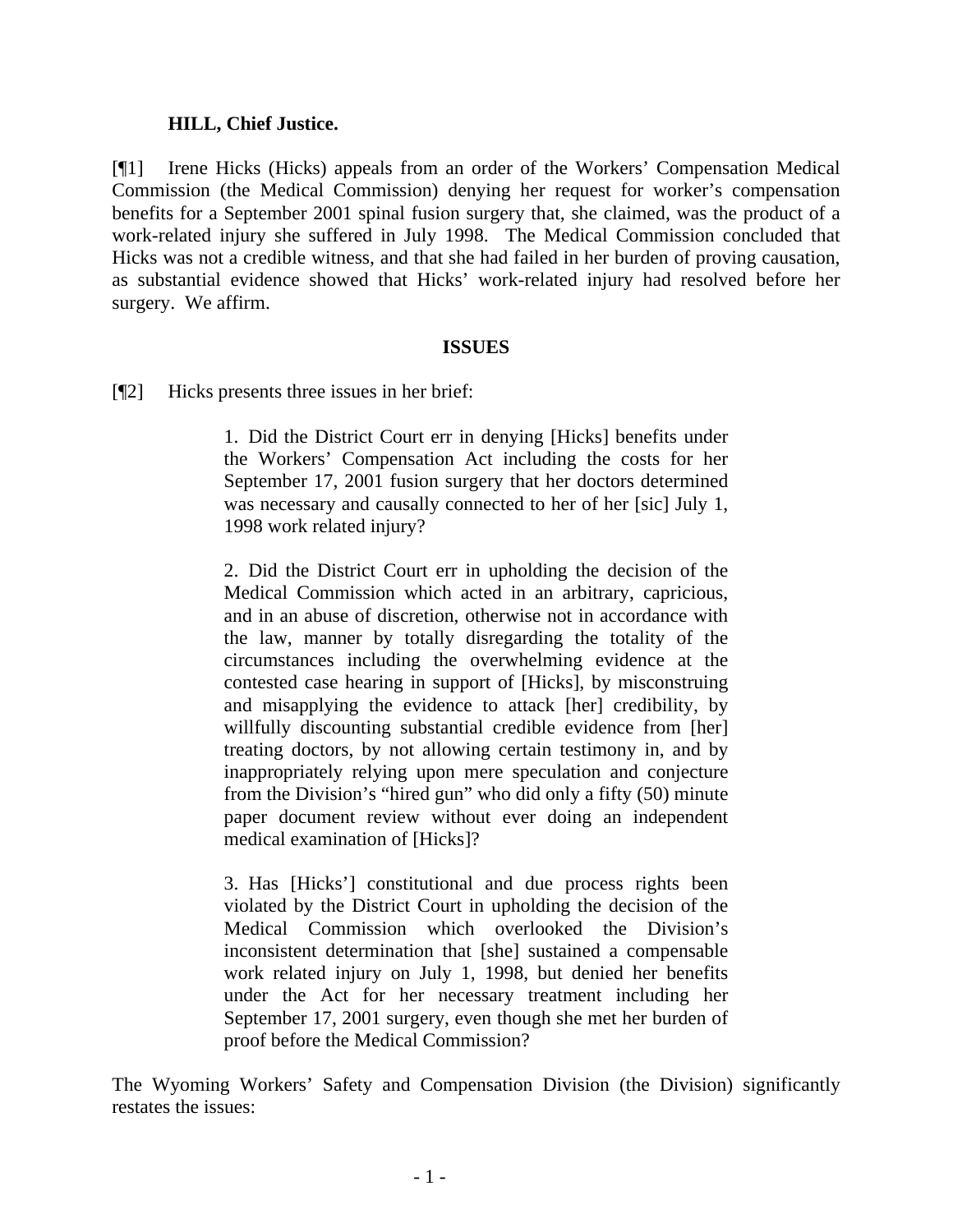I. A claimant applying for workers' compensation benefits must prove that each additional claim is related to her employment injury. The Medical Commission Hearing Panel determined that Ms. Hicks' medical complaints subsequent to August 29, 2001, were not related to a compensable injury, but rather, due to her preexisting condition. Is the Medical Commission Hearing Panel's decision denying benefits supported by substantial evidence?

II. Ms. Hicks claims the Medical Commission Hearing Panel acted arbitrarily and capriciously by determining witness credibility, weighing the evidence and by discounting certain conflicting medical opinions. Is a challenge to these factual determinations more appropriately reviewed under the substantial evidence test since both parties presented evidence at the contested case hearing?

III. Ms. Hicks alleges the Medical Commission Hearing Panel violated her constitutional due process rights, however, she fails to present a proper constitutional claim. Should this Court refuse to consider the alleged constitutional error because it is not supported with appropriate constitutional analysis or authority?

## **FACTS**

[¶3] Hicks has suffered two work-related back injuries. In 1997 Hicks was working at a motel when she fell off a chair and hit her back on a table. Hicks suffered a mild anterior compression fracture. The injury was successfully resolved through chiropractic treatment. While Hicks was being treated for this injury, an examination revealed a congenital spinal defect – spondylolysis with a pars defect in her right side at L5.

[¶4] On July 1, 1998, Hicks was working as a certified nursing assistant when she hurt her back while lifting a patient. Conservative handling of the injury was attempted, beginning with medication and chiropractic treatment. After that course of treatment was unsuccessful, Hicks was referred to physical therapy in January of 1999. Hicks' initial commitment to physical therapy was called into question when she was discharged from physical therapy on February 4, 1999, for noncompliance with her doctor's prescribed orders after she missed six of eleven scheduled appointments during the first month of treatment. Nevertheless, Hicks was quickly readmitted to physical therapy and she participated, though with continued periodic absences, until early April of 1999 when she completely ceased attending and was again discharged.

[¶5] Dr. Anne MacGuire evaluated Hicks for an impairment rating in May of 1999. Hicks was assigned a zero percent impairment rating for her July 1998 back injury. She sought a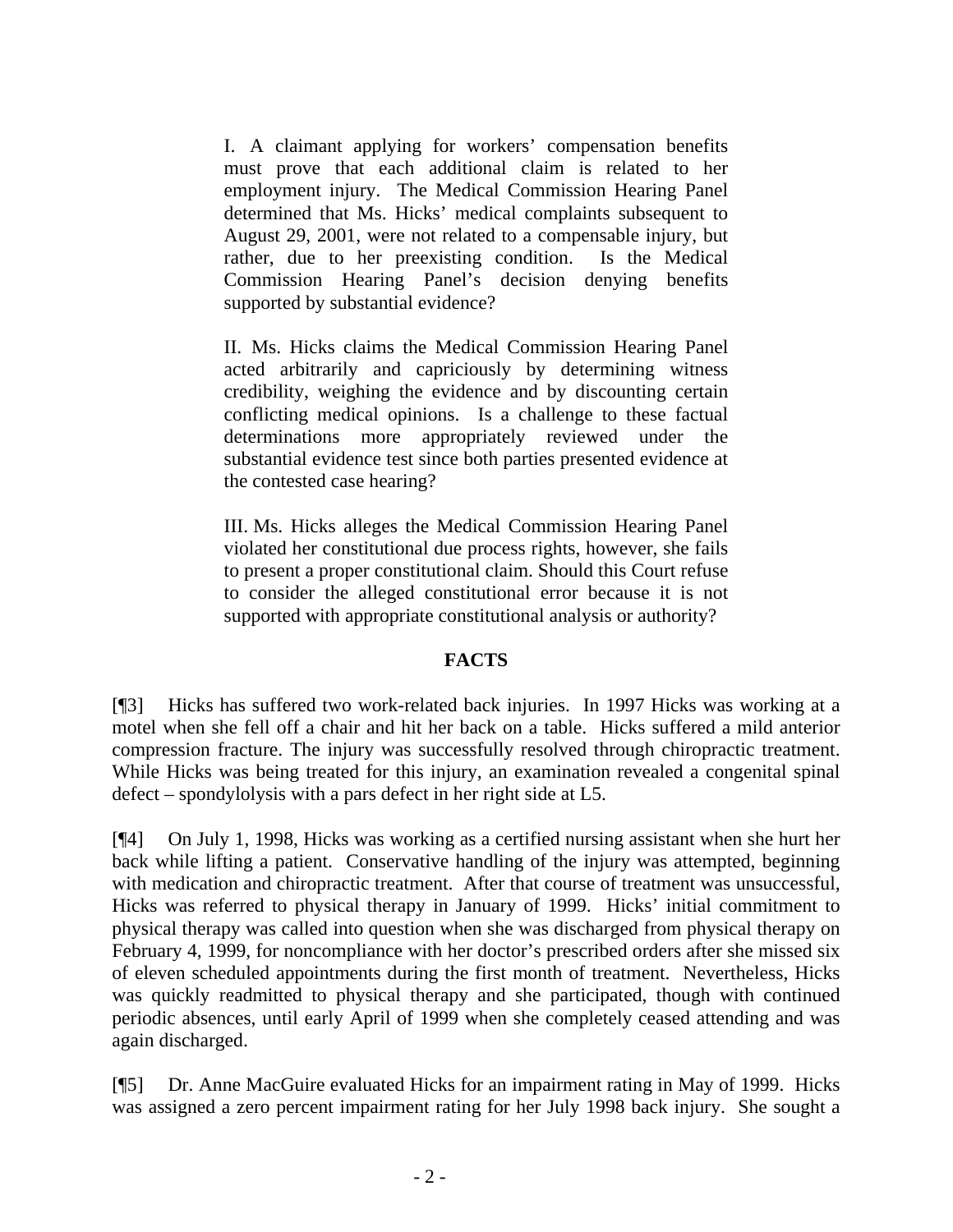second opinion from Dr. Terry Brown, who assigned a five percent impairment rating. As a result of the July 1998 injury, Hicks received temporary total disability benefits for the period of July 16, 1998, to April 30, 1999, and permanent partial impairment benefits in October and November of 1999.

[¶6] From Hicks' last physical therapy session in early April of 1999 until March 1, 2000, there is no record of any medical treatment for Hicks' back injury. Hicks endured several other unrelated medical difficulties during that period, including thyroid problems, complications from morbid obesity, and cysts that at one point necessitated emergency surgery. Then, on March 1, 2000, Hicks visited Dr. Jason Hayes complaining of back pain. Hicks was sent to physical therapy but her attendance was desultory, and she was referred to Dr. Robert Narotzky in May of 2000. Hicks was informed that physical therapy might help but there was no guarantee and that if surgical treatment was to be considered, she needed to lose weight – at that time, Hicks, who was about 5'4" tall, weighed approximately 296 pounds – and until she did so, the only other recourse was medication. In March 2001 Hicks underwent gastric bypass surgery. The surgery was a success and by July of 2002, Hicks had lost over 180 pounds. The surgery did not, however, lessen Hicks' pain. Dr. Narotzky gave Hicks pars injections in July and August of 2001 but these, too, were ineffective. On September 17, 2001, Dr. Narotzky performed a one-level fusion of Hicks' lumbar region at L5-S1. The surgery successfully relieved Hicks' back pain.

[¶7] In a Final Determination issued on October 2, 2001, the Division denied medical benefits for the fusion surgery stating that the definition of injury does not include: "Any injury or condition preexisting at the time of employment with the employer against whom a claim is made. (Wyoming Statute  $27-14-102(a)(xi)(F)$ )." Hicks objected to the Final Determination, and a contested case hearing was held before a Medical Commission panel on June 6, 2002, and continuing on July 11, 2002.

[¶8] Hicks called three witnesses during the hearing: Dr. Narotzky, Dr. Tuenis Dow Zondag, and herself. Dr. Narotzky opined that the July 1998 injury necessitated the fusion surgery. He testified that the July 1998 injury aggravated Hicks' preexisting spondylolysis:

> Q: Okay. And on the  $27<sup>th</sup>$  of March [2002], you indicated in a letter written, addressed to me [Hicks' counsel] – are you familiar with that, it's marked as Exhibit A?

A: Yes, I am.

Q: And in that letter, you indicated that you had reviewed Mrs. Hicks – Ms. Hicks' medical record and her treatment to date. ["]It would be my opinion to a reasonable degree of medical probability that her July  $1<sup>st</sup>$ , 1998 injury while employed by Interim Health Care as a CNA was the source of her back pain and subsequent need for treatment, including surgery done on 9- 17-2001. Although the work injury probably did not cause the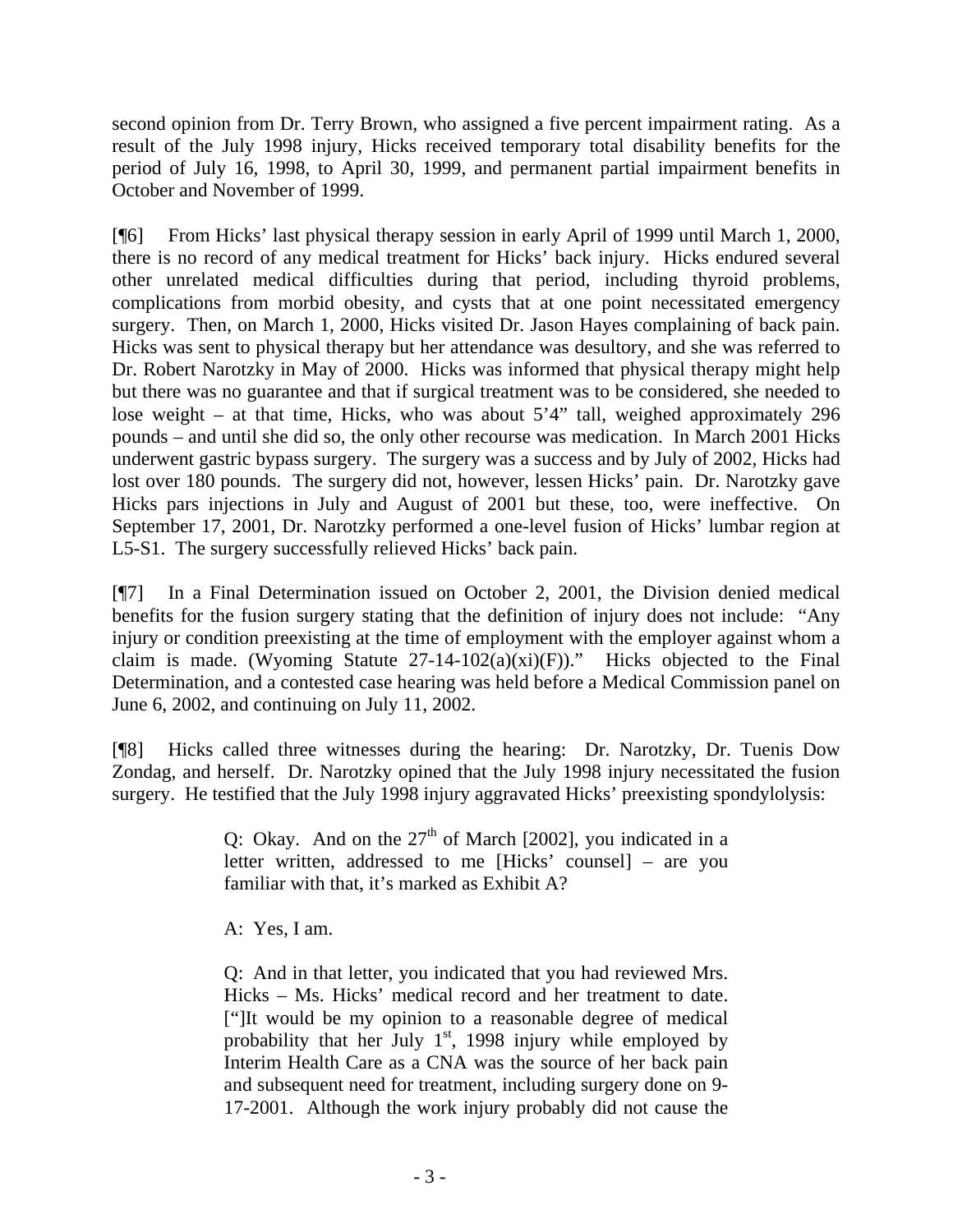L5 spondylolisthesis, it certainly, from the review of all the medical records, did cause her to become much more symptomatic.["]

And is that your professional medical opinion in this particular case?

A: Yes, it is.

Dr. Narotzky's opinion was based solely upon Hicks' representations of continuous back pain from inception of the injury until the fusion surgery:

> Q: …You have given an opinion in writing regarding the causative relationship between the July 1998 accident and the surgery that you ultimately performed last fall. Here you're being asked to testify regarding causation. Is there anything about the physical exam, your physical exams of Ms. Hicks, that would allow you to identify the causative event?

A: No.

Q: Now, you actually performed the surgery. Is there anything about observations during the surgery that would provide information to you regarding the causative event?

A: No.

Q: Now you have had a chance to review at least some of the radiological studies, I believe, that Ms. Hicks has had over the last, oh, five years or so. Is there anything about looking at the x-rays themselves or the MRI scans that allows you to identify the causative event?

A: No, there is not.

….

Q: And, in fact, your opinions regarding causation are in large part, if not entirely, based upon the history provided by your patient, correct?

A: Correct….

….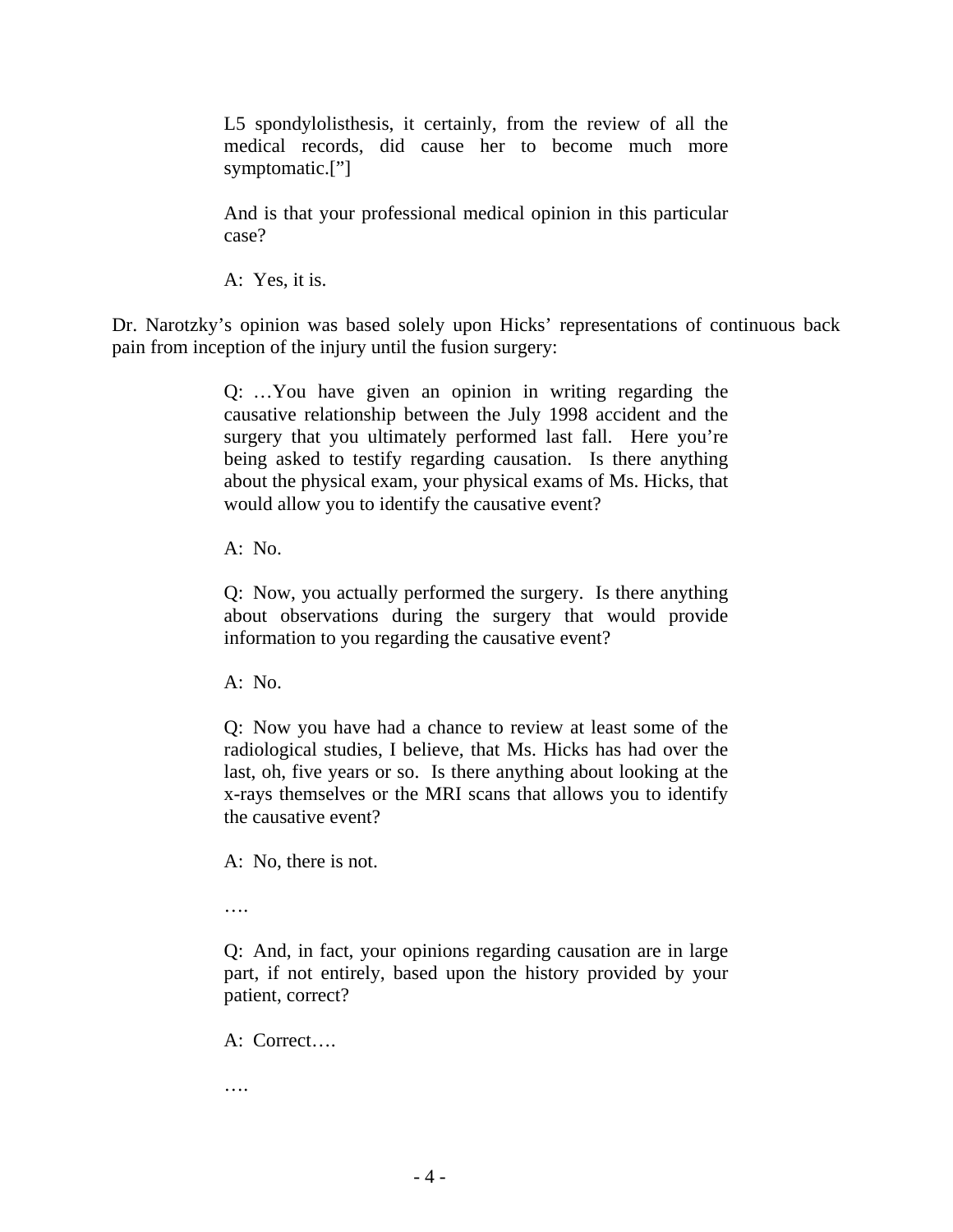Q: Okay. So is your opinion in part based upon the fact that you believe that she had constant low back pain from the 1998 injury until you first saw her?

A: Basically that she continued to have symptoms from her injury until the time that I saw her and until the time that she underwent surgery.

When asked about the extent to which Hicks had accurately related her medical history, Dr. Narotzky responded that he did not recall any disclosure by Hicks of her 1997 injury. However, Dr. Narotzky testified that his opinion was not affected by the failure to disclose because the 1997 injury had completely resolved by the time of the injury in July 1998.

[¶9] The second witness called by Hicks was Dr. Zondag, an employee in Dr. Narotzky's practice. Dr. Zondag's opinion paralleled Dr. Narotzky's:

> My opinion is that Irene [Hicks] had a preexisting spondylosis at both the right and the left side at L5 and that this became symptomatic with the injury that she sustained in July of 1998. This symptomatic irritation of the spondylolisthesis never resolved and because it failed conservative care and it seemed to be the origin of pain based upon pars injections and relief and not responding to others, that it was indication for surgical correction so that she could return to a more functional life and return to a more productive one.

> It is my opinion that the episode as she described it to me that happened in the nursing home was the material contributing cause as to why the spondylosis became symptomatic, remained symptomatic and failed conservative treatment and then required a fusion operation.

Dr. Zondag also based his opinion upon Hicks' description of chronic back pain existing from the date of injury until the fusion surgery. Dr. Zondag acknowledged that Hicks did not advise him that she had experienced a work-related back injury in 1997. After considering the medical records relating to the 1997 injury in Hicks' file, Dr. Zondag stood by his opinion that the surgery was related to the July 1998 injury.

[¶10] In her testimony, Hicks maintained that she suffered back pain continually from July 1998 until she underwent fusion surgery in September of 2001. Hicks testified that from the time physical therapy ended in April of 1999, until she saw Dr. Hayes in March of 2000, she experienced severe medical problems unrelated to her back injury. Explaining the absence of medical records regarding back treatment during this time period, Hicks implied that the issue of her back pain was still raised during her doctor's appointments but the more immediate concern was her other medical problems. Regarding her medical history, Hicks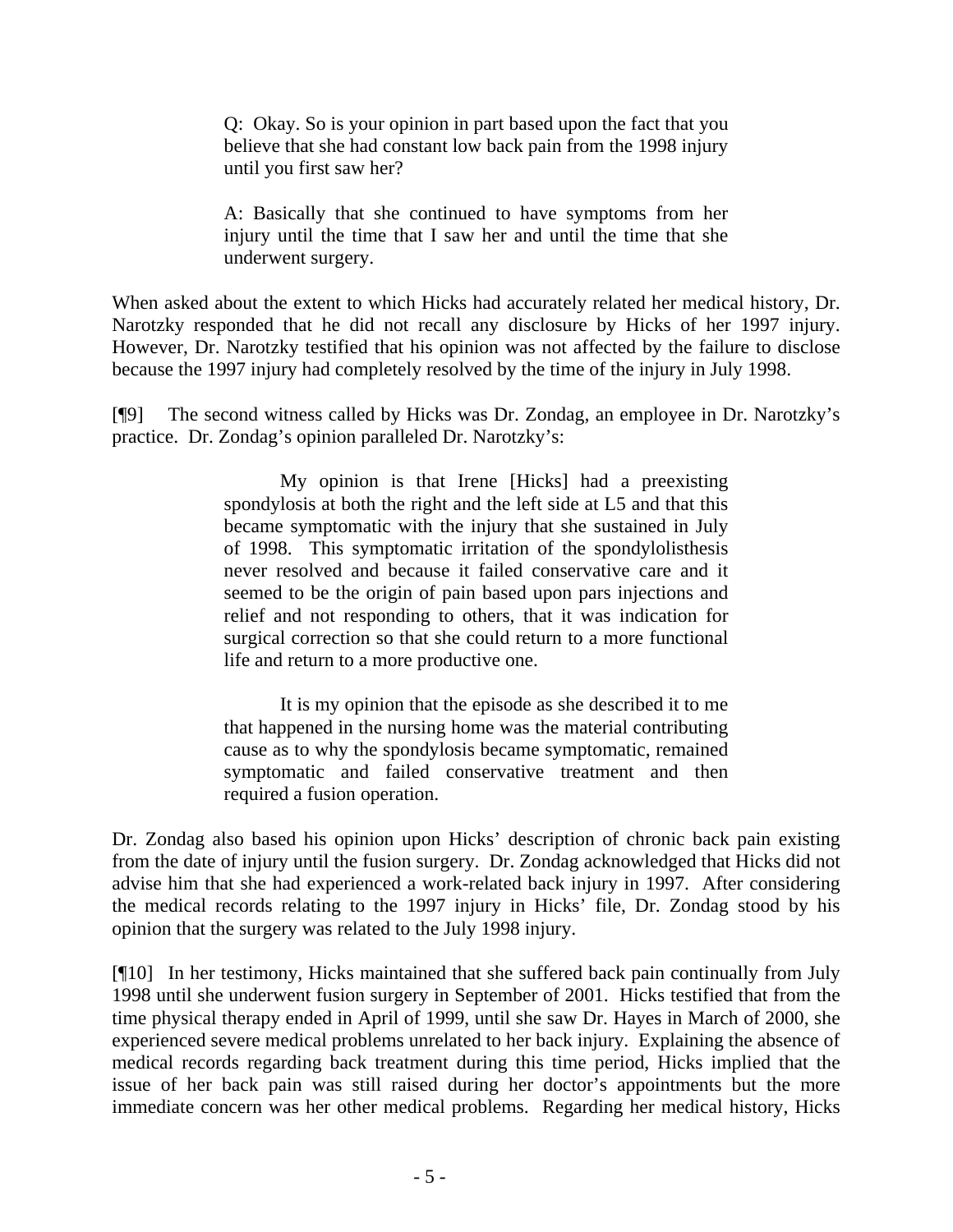emphatically stated that she had advised and discussed with Dr. Narotzky the details of her 1997 injury.

[¶11] The Division called one witness, Dr. James Ruttle. Dr. Ruttle reviewed Hicks' medical files and reached an opinion on causation contrary to that expressed by Drs. Narotzky and Zondag. He concurred that Hicks' underlying congenital defect was rendered symptomatic by the July 1998 injury. He concluded, however, that the injury responded to treatment and was resolved by the time Hicks completely ceased physical therapy in April 1999. According to Dr. Ruttle, Hicks' congenital spondylolysis, coupled with her morbid obesity, were the cause of her renewed back pain in March of 2000 and subsequent need for fusion surgery. Dr. Ruttle cited the reports filed by Hicks' physical therapists with her treating physician. Those reports noted a positive progression in Hicks' injury. For example:

- 2/16/99 Hicks quoted as saying, "I'm feeling really, really good today." Noted that patient did well with all exercises.
- 2/19/99 Hicks: "I'm doing much better overall and I really feel like I have a ton of energy." Noted that patient did very well with new exercises and was showing improvements in back strength and endurance.
- 2/24/99 Hicks: "I'm doing really pretty good today. I'm still getting the muscle cramps in my calfs [sic] but other than that I'm doing great."
- $3/4/99$  Noted that patient was a little sore and that her back was hurting.
- 3/10/99 Hicks reported that she was a little sore in her quads but felt good. Noted that she did very well with all exercises.
- 3/15/99 Hicks stated she was tired on Saturday but felt great on Sunday and on today. Physical therapist reported that Hicks "tolerated increases in weight very well, needs to do one leg at a time on leg curls. [Hicks] asked to do more [exercises], did stepups … left feeling good."
- 3/25/99 It was noted that Hicks was very motivated and that she felt good. Hicks worked "very hard, looked good" and "she was very motivated wanted to do more."
- 4/2/99 Hicks again reported that she was doing good. The physical therapist commended her on her work habits and good attitude.
- 4/5/99 Hicks: "My back has been feeling good. It feels good now."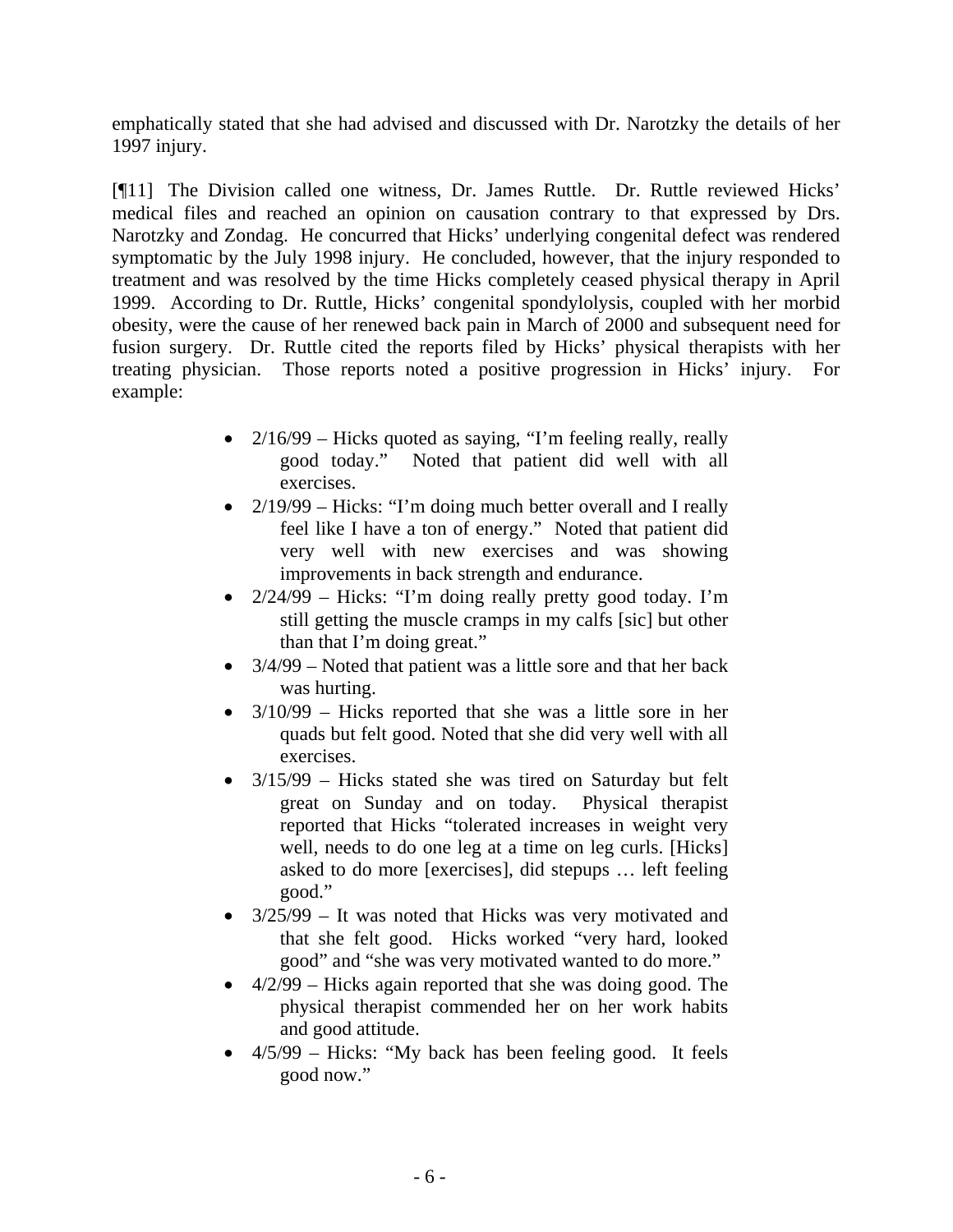• 4/9/99 – Hicks reported that she went dancing and her back felt good although she did suffer knee pain afterward. It was again noted that Hicks did very well in workout. This was the last physical therapy session Hicks attended.

Dr. Ruttle concluded from these notes that physical therapy was working for Hicks, and that her injury had demonstrated a discernable improvement over the course of treatment as evidenced by her own statements and the physical therapists' descriptions of her sessions.

[¶12] Dr. Ruttle went on to note that after Hicks ceased attending physical therapy in April of 1999, there is no record of her having sought medical treatment for back pain for almost a full year. When Hicks did seek medical attention for back pain in March of 2000, Dr. Ruttle noted that the progress notes from that examination state that Hicks did physical therapy for her back "about a year ago," and the pain was improving but that in the "last 3 weeks back has been hurting and numbness" had appeared. There is an insertion under the "3 weeks" notation that appears to say, "a week ago fell off step." However, the progress note goes on to state that there was "no new trauma" although Hicks had been doing "lots of riding in trucks." Dr. Ruttle believed that the record supported a conclusion that physical therapy had resolved the July 1998 injury, and that Hicks' underlying congenital defect had become symptomatic again by March of 2000, possibly triggered by her morbid obesity. Thus, he concluded that the back pain for which Hicks sought treatment, and which ultimately required surgery, was not related to her work injury.

[¶13] The Medical Commission concluded that Hicks' failure to inform her treating physicians of her 1997 injury, coupled with her sporadic compliance with physical therapy and other medical orders, called her credibility into question. The Medical Commission agreed with Dr. Ruttle's opinion that Hicks' July 1998 injury had resolved through treatment in the spring of 1999. Accordingly, they concluded that Hicks had failed to meet her burden of establishing a causal connection between her work-related injury of July 1998 and her back surgery in September of 2001.

[¶14] Hicks filed a Petition for Review of the Medical Commission's Order with the district court, which affirmed. This appeal followed.

# **STANDARD OF REVIEW**

[¶15] The question before us is whether or not Hicks met her burden of proof and established that the injury corrected through surgery in September of 2001 was causally connected with her July 1998 work-related injury. The standards we will apply in our review were recently set out in *Salas v. General Chemical*, 2003 WY 79, ¶¶9-11, 71 P.3d 708, ¶¶9-11 (Wyo. 2003):

> A claimant for worker's compensation benefits has the burden of proving all the essential elements of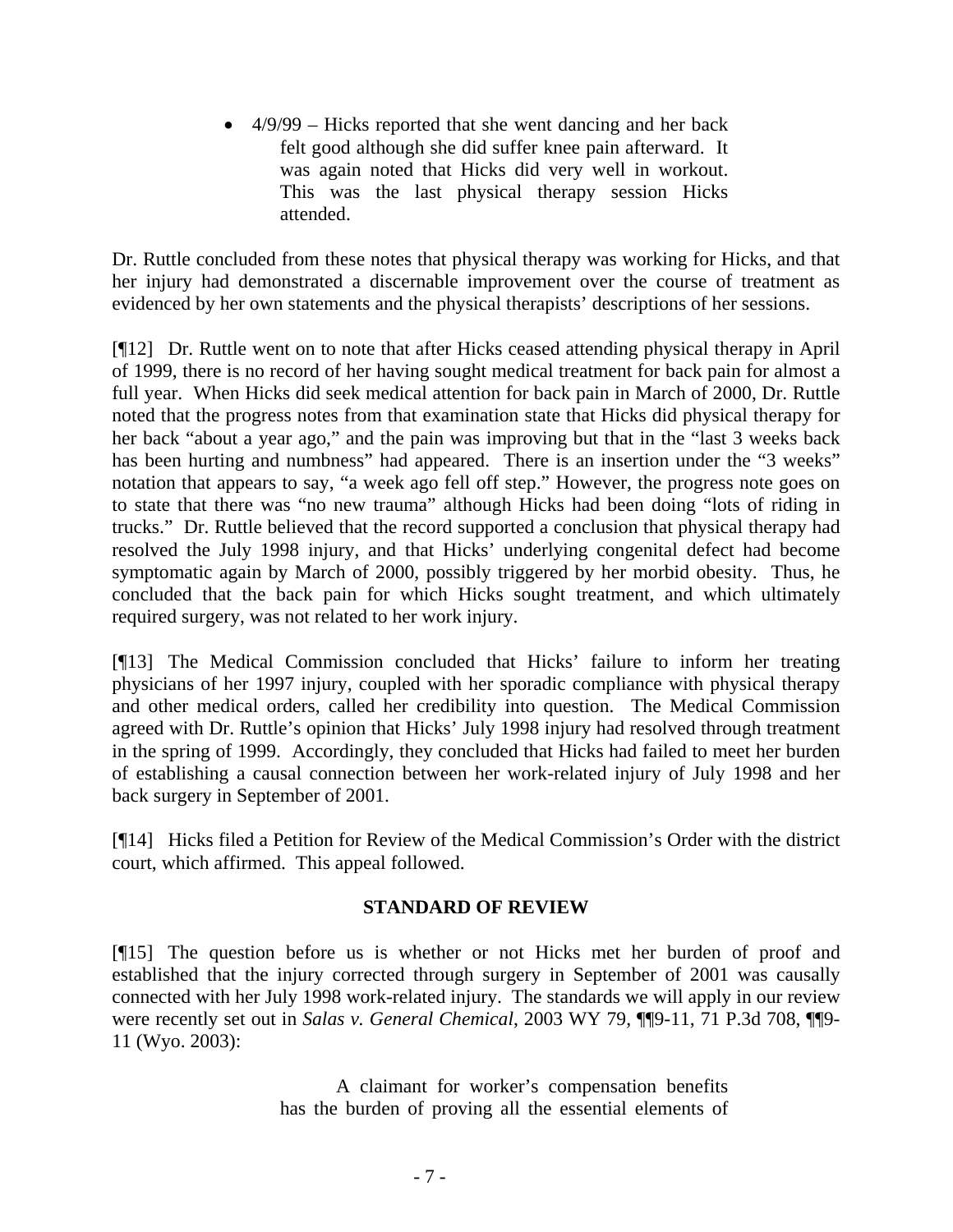the claim by a preponderance of the evidence in the contested case hearing. *In Re Worker's Comp. Claim of Johnson*, 2001 WY 48, ¶7, 23 P.3d 32, ¶7 (Wyo. 2001). We recently held that the substantial evidence test is the appropriate standard of review in appeals from Wyoming Administrative Procedures Act contested case proceedings when factual findings are involved and both parties submit evidence. *Newman v. Wyoming Workers' Safety and Comp. Div.*, 2002 WY 91, ¶22, 49 P.3d 163, ¶22 (Wyo. 2002)…. Because both parties presented cases-in-chief, we apply the substantial evidence standard. We afford respect and deference to a hearing examiner's findings of fact if they are supported by substantial evidence. *Haagensen v. State ex rel. Workers' Comp. Div.*, 949 P.2d 865, 867 (Wyo. 1997). Our task is to examine the entire record to determine whether substantial evidence supported the hearing examiner's findings. *State ex rel. Wyo. Workers' Comp. Div. v. Waggener*, 946 P.2d 808, 814 (Wyo. 1997). We will not substitute our judgment for that of the hearing examiner when substantial evidence supports his decision. *Id.* Substantial evidence is relevant evidence which a reasonable mind might accept in support of the agency's conclusions. *Id.* A hearing examiner's conclusions of law are afforded no special deference and will be affirmed only if truly in accord with law. *State ex rel. Workers' Comp. Div. v. Barker*, 978 P.2d 1156, 1159 (Wyo. 1999).

*Hermosillo v. State ex rel. Wyoming Workers' Safety and Compensation Div.*, 2002 WY 175, ¶6, 58 P.3d 924, 926 (Wyo. 2002).

An "injury" does not include a "condition preexisting at the time of employment with the employer against whom a claim is made[.]" Wyo. Stat. Ann.  $\S$  27-14-102(a)(xi)(F) (Michie 1997). The

> burden is upon the claimant to prove that his work accident, not his preexisting condition, caused the necessity for the surgery. *Matter of Corman*, 909 P.2d 966, 970 (Wyo. 1996); *Matter of Claim of Fortier*, 910 P.2d 1356, 1358 (Wyo. 1996). While aggravation of a preexisting condition is a compensable injury, *Matter of Injury to Carpenter*, 736 P.2d 311, 312 (Wyo. 1987),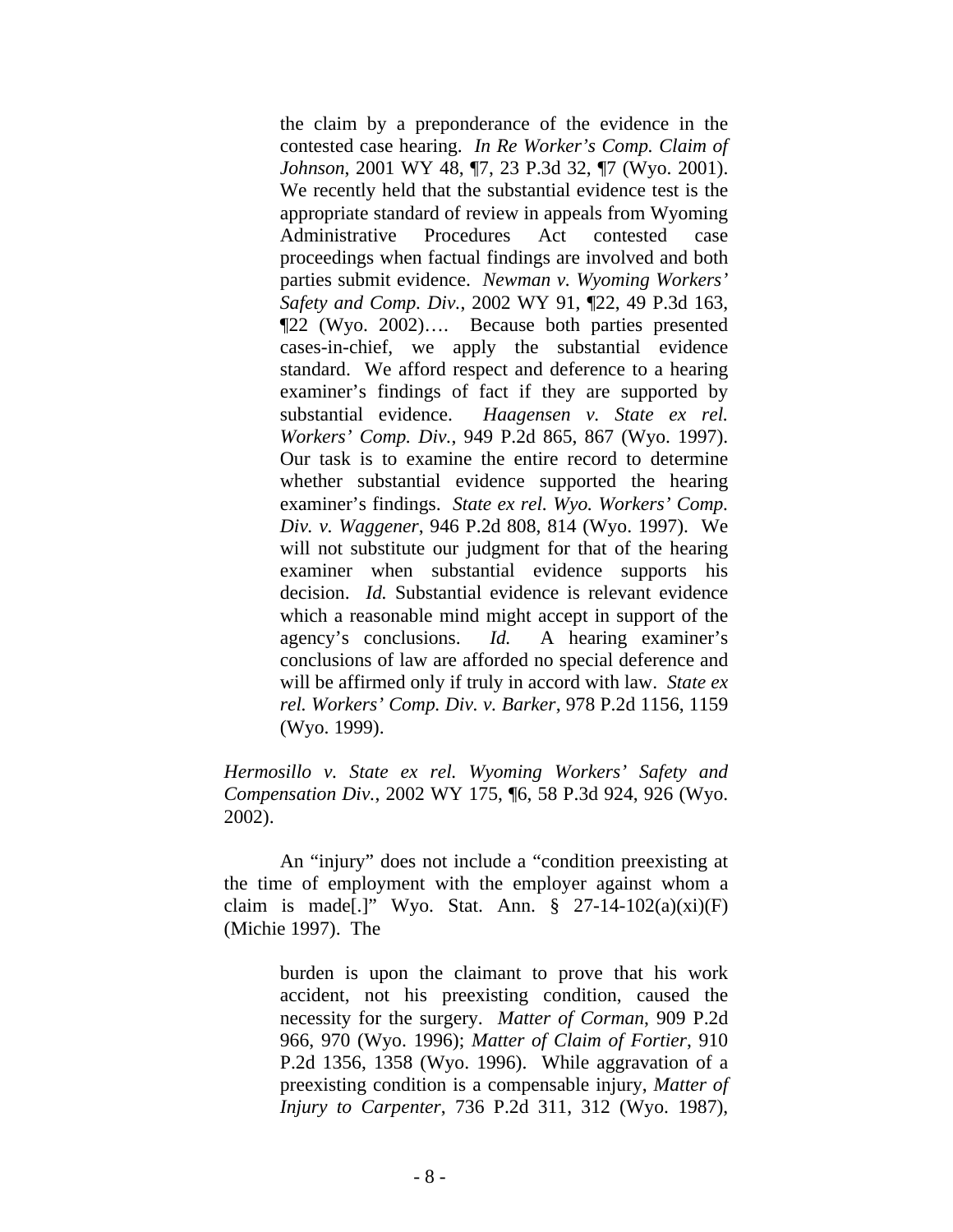claimant must prove that his employment aggravated, accelerated, or combined with the disease or infirmity to produce the disability for which compensation is sought. *Romero v. Davy McKee Corp.*, 854 P.2d 59, 61 (Wyo. 1993); *Lindbloom v. Teton Int'l*, 684 P.2d 1388, 1390 (Wyo. 1984).

*State ex rel. Wyoming Workers' Compensation Div. v. Roggenbuck*, 938 P.2d 851, 853 (Wyo. 1997). "To prove aggravation of a preexisting injury, the claimant must demonstrate that the 'work effort contributed to a material degree to the…aggravation…of the existing condition of the employee.'" *Frazier v. State ex rel. Wyoming Workers' Safety and Compensation Div.*, 997 P.2d 487, 490 (Wyo. 2000) (*quoting Lindbloom v. Teton Intern.*, 684 P.2d 1388, 1389-90 (Wyo. 1984)) (emphasis omitted).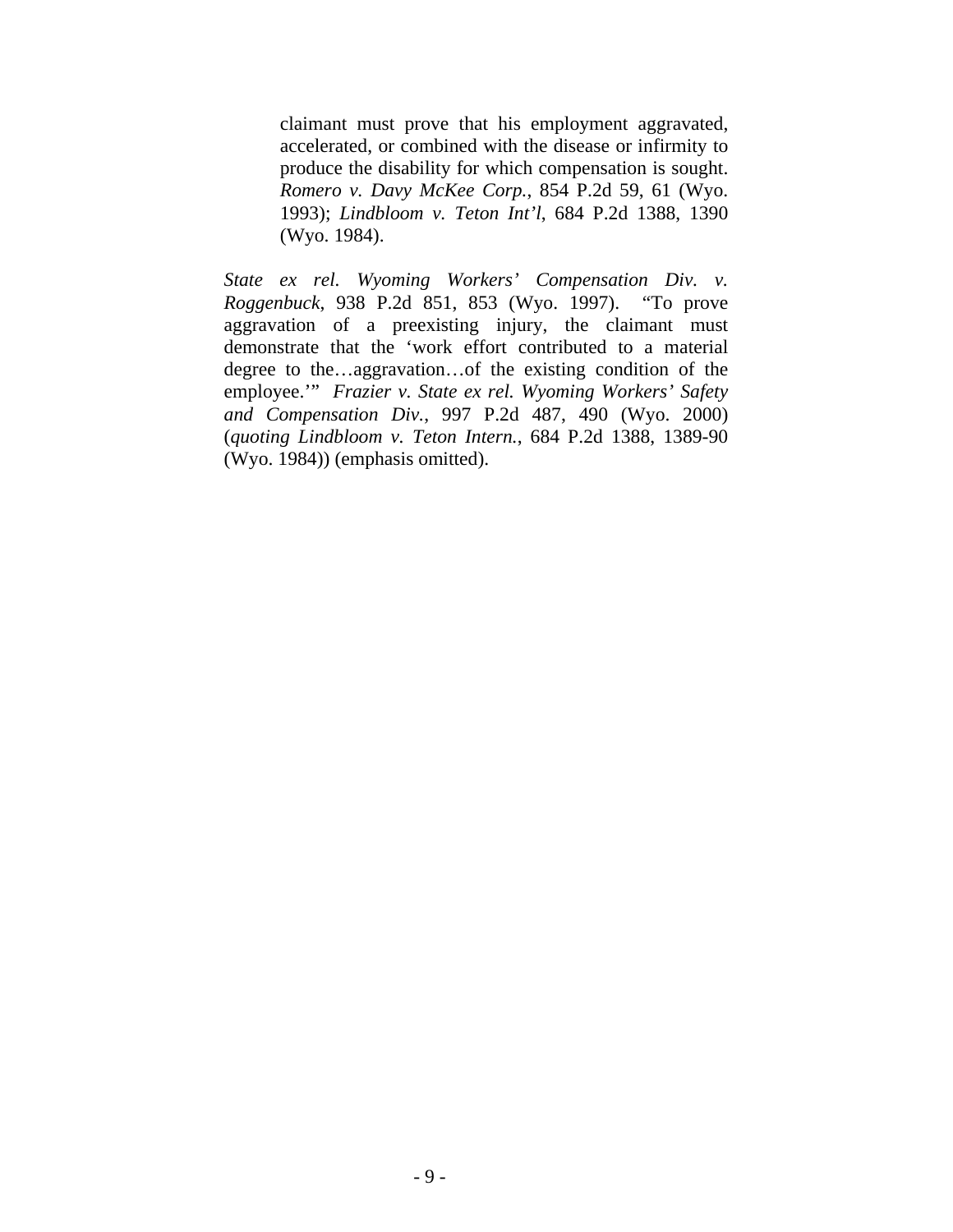"[T]he causal connection between an accident or condition at the workplace is satisfied if the medical expert testifies that it is more probable than not that the work contributed in a material fashion the…aggravation…of the injury. We do not invoke a standard of reasonable medical certainty with respect to such causal connection. Testimony by the medical expert to the effect that the injury 'most likely,' 'contributed to,' or 'probably' is the product of the workplace suffices under our established standard…

[U]nder either the 'reasonable medical probability' or 'more probable than not' standard, [a claimant succeeds] in demonstrating the causal connection by a preponderance of the evidence."

*Hall v. State ex rel. Wyoming Workers' Compensation Div.*, 2001 WY 136, ¶16, 37 P.3d 373, 378 (Wyo. 2001) (*quoting In re Pino*, 996 P.2d 679, 685 (Wyo. 2000)).

Whether the employment "'aggravated, accelerated, or combined with the internal weakness or disease to produce the disability is a question of fact.'" *Brees v. Gulley Enterprises, Inc.*, 6 P.3d 128, 131 (Wyo. 2000) (*quoting Lindbloom*, 684 P.2d at 1390).

[¶16] We accord no deference to the district court's conclusions. Our review is conducted as if the appeal had come directly to this Court from the administrative agency. *Robbins v. State ex rel. Wyoming Workers' Safety and Compensation Division*, 2003 WY 29, ¶15, 64 P.3d 729, ¶15 (Wyo. 2003).

#### **DISCUSSION**

[¶17] Hicks complains that several of the Medical Commission's findings were contrary to the record. Initially, Hicks takes issue with the Medical Commission's determination that she was not a credible witness. The Medical Commission cited Hicks' failure to inform Drs. Narotzky and Zondag of her prior back injury in 1997, along with her noncompliance with the physical therapy requirements, as the basis for its determination. Hicks insists that she informed her treating physicians of all relevant details related to her injury and provided them with all pertinent medical records, including those pertaining to her 1997 injury. She dismisses the Medical Commission's reliance on this finding by pointing out that both Drs. Narotzky and Zondag testified that the presence of the 1997 injury did not affect their medical opinion that the surgery was causally connected to the 1998 work-related injury. On the issue of her attendance at physical therapy sessions, Hicks asserts that the Medical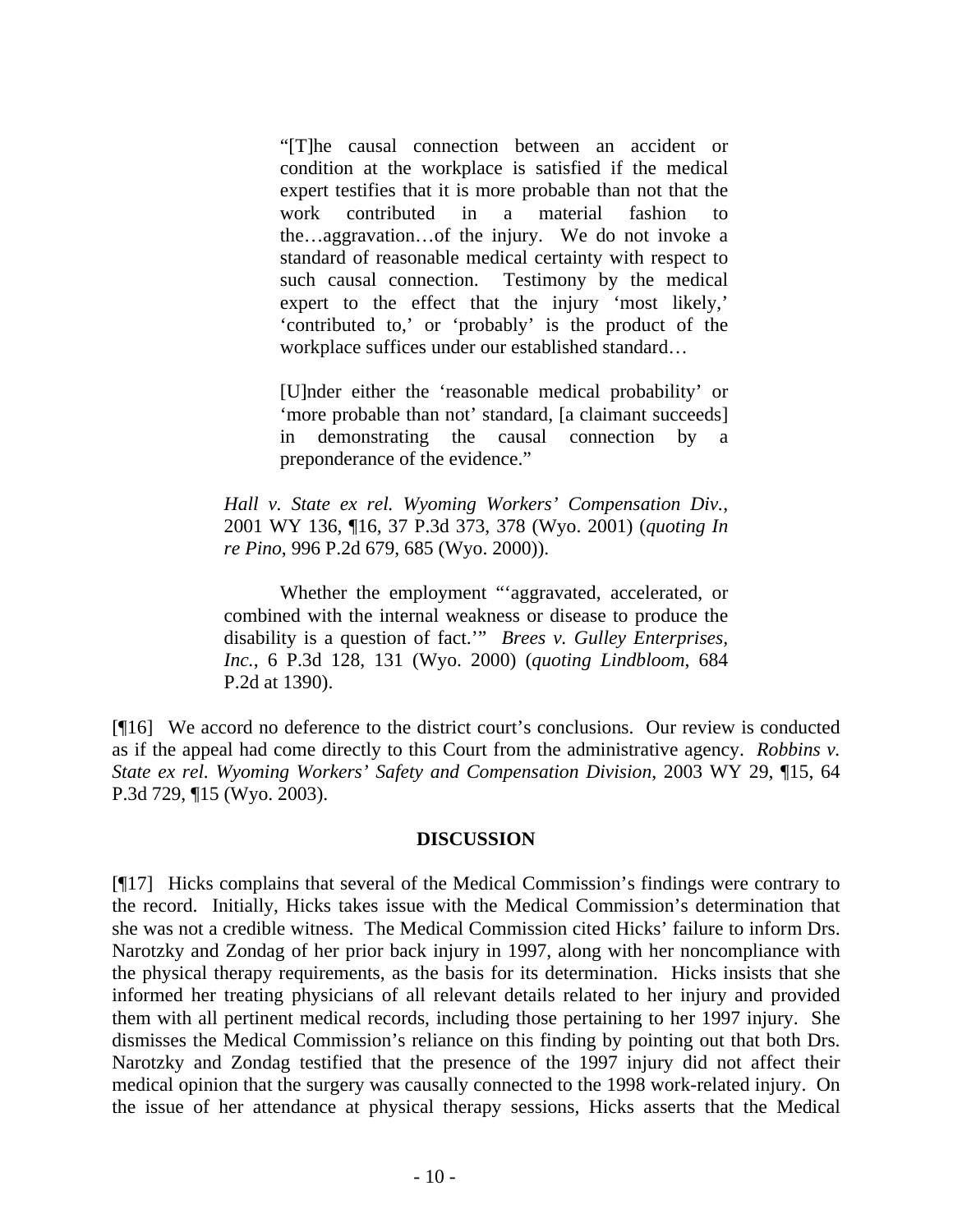Commission ignored evidence of legitimate reasons for her absences, including the illness of a family member, conflicting appointments for her children, and car trouble. Particularly, Hicks stresses her testimony that the physical therapy caused her pain and discomfort. She also claims that the Medical Commission misstated the number of times she was actually absent from physical therapy. Accordingly, Hicks concludes that the Medical Commission's findings are simply not relevant to her credibility.

[¶18] The Medical Commission, as the trier of fact, is assigned the task of determining the credibility of the witnesses and weighing the evidence. We will overturn its determinations only if they are contrary to the great weight of the evidence. *Hurley v. PDQ Transport, Inc.*, 6 P.3d 134, 138 (Wyo. 2000) (citing *Helm v. State ex rel. Wyoming Workers' Safety and Compensation Division*, 982 P.2d 1236, 1237 (Wyo. 1999)). The record does not support Hicks' arguments. Dr. Narotzky and Dr. Zondag testified unequivocally that Hicks did not inform them of her 1997 injury. That this information was not considered material by the doctors in the formation of their opinions on causation is established only through hindsight. Hicks had a duty to affirmatively disclose all relevant medical information related to her claim for benefits, including any prior or preexisting injuries. We will not disturb the Medical Commission's determination that Hicks' failure to timely disclose pertinent medical information was relevant to an assessment of her credibility as a witness.

[¶19] Similarly, we find no error in the Medical Commission's citation of Hicks' failure to comply with her treating physician's medical orders as a basis for doubting her credibility. A letter from Hicks' physical therapist notifying her treating physician of her termination for noncompliance supports the Medical Commission's determination that Hicks missed over half of the sessions scheduled in January of 1999. The record also fails to support Hicks' claim that physical therapy was causing her pain. The physical therapy notes only contain complaints from Hicks about general soreness and the aches and pains usually associated with the rehabilitation of an injury. Indeed, the notes indicate that Hicks' back injury was "feeling good" and that she was progressing on her rehabilitation. Simply put, the record does not support Hicks' arguments. Faced with a conflict between Hicks' testimony and the record, the Medical Commission made a determination that the independent, contemporaneous notes of the physical therapist were more credible. We cannot say that the Medical Commission's determination was incorrect.

[¶20] Nevertheless, Hicks argues that she showed by a preponderance of the evidence that there was a causal relationship between her work-related injury of July 1998 and the necessity for surgery in September of 2001. Hicks' position is predicated on the opinions of Drs. Narotzky and Zondag. She insists that their opinions are sufficient to meet her burden of proof. Hicks dismisses the Medical Commission's reliance upon Dr. Ruttle's opinion. She points out that Dr. Ruttle's opinion was rendered after a fifty-minute review of her medical records. That, she contends, is not an investigation sufficient to establish a reliable medical opinion, and the Medical Commission erred in relying upon it.

[¶21] Hicks' injury presented complex medical issues related to causation that would normally signify a need for the trier of fact to rely on the technical medical knowledge of an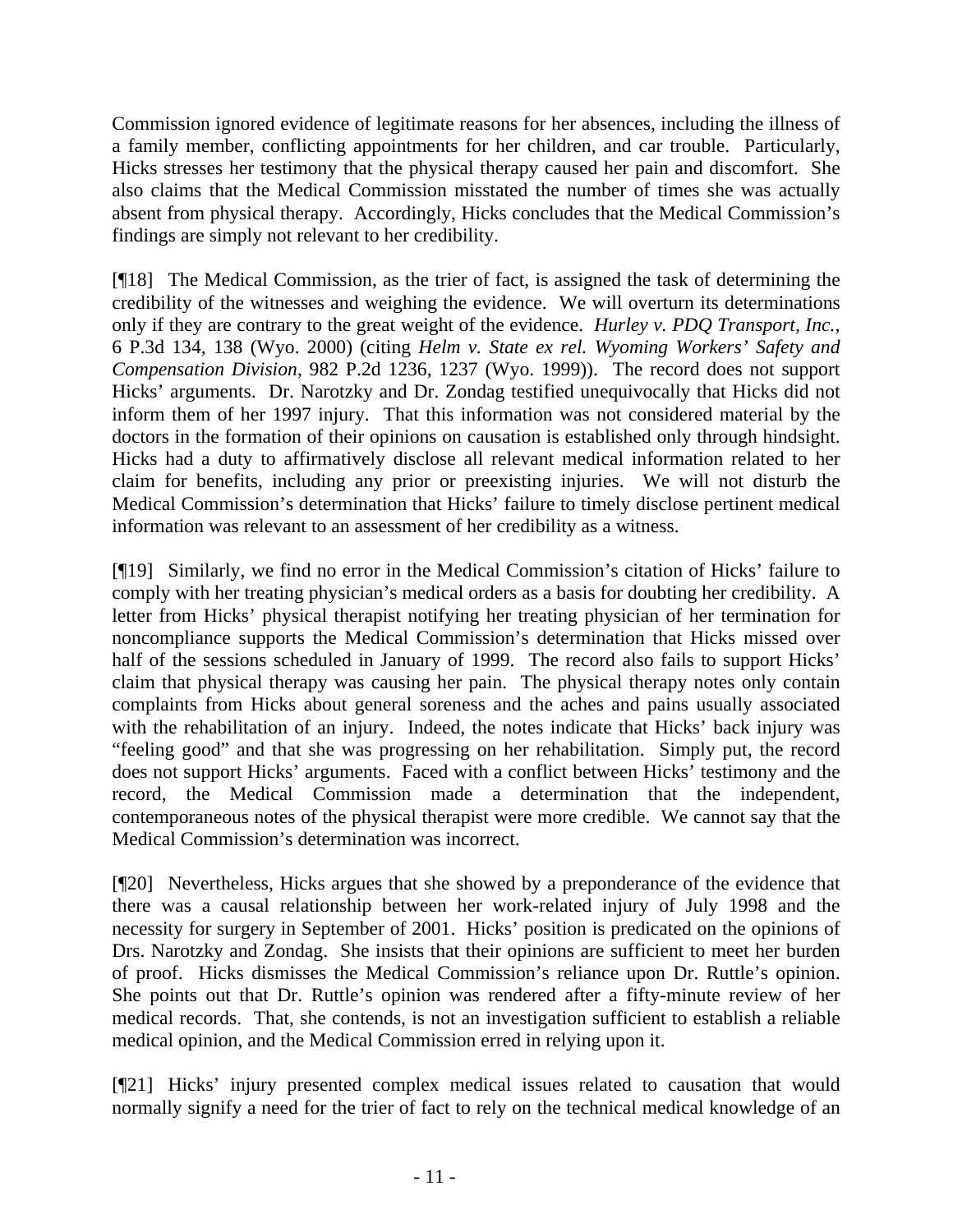expert. A finder of fact is not necessarily bound by an expert's medical testimony. *Morgan v. Olsten Temporary Services*, 975 P.2d 12, 16 (Wyo. 1999) (citing *Forni v. Pathfinder Mines*, 834 P.2d 688, 693 (Wyo. 1992)).

> It is the hearing examiner's responsibility, as the trier of fact, to determine relevancy, assign probative value and ascribe the relevant weight given to medical testimony. [*Clark v. State ex rel. Wyoming Workers' Safety and Compensation Div.*, 934 P.2d 1269, 1271 (Wyo. 1997)] (*citing Matter of Workers' Compensation Claim of Thornberg*, 913 P.2d [863] at 867 [Wyo. 1996]). "The hearing examiner [is] also in the best position to judge the weight to be given to the medical evidence." [*Matter of Goddard*, 914 P.2d 1233, 1237 (Wyo. 1996); *Latimer v. Rissler & McMurry Co.*, 902 P.2d 706, 711 (Wyo. 1995)] "The trier of fact may disregard an expert opinion if he finds the opinion unreasonable or not adequately supported by the facts upon which the opinion is based." *Clark*, 934 P.2d at 1271.

# *Morgan,* 975 P.2d at 16.

[¶22] Drs. Narotzky and Zondag's opinions on causation were not based upon any medical evidence; rather, they were derived exclusively from Hicks' representations that she had suffered from constant back pain from the inception of her injury in July of 1998 until her surgery in September of 2001. Dr. Ruttle based his opinion that there was no causation on Hicks' medical records. As noted above, Hicks' physical therapy notations describe improvement in her back pain, and that she was doing well with the exercises. The record contains a gap from April of 1999 until March of 2000 with no evidence of any medical treatment for back pain. When Hicks did return to a doctor complaining of back pain in March of 2000, the doctor's contemporaneous notes state that, in the prior three weeks, Hicks had experienced back pain and numbness. The surgical fusion Hicks eventually underwent was at the same position that her congenital spinal defect was located. From these facts, Dr. Ruttle concluded that Hicks' 1998 injury had probably been resolved through physical therapy and that the pain she began feeling again in 2000 was her congenital defect becoming symptomatic, probably because of her morbid obesity.

[¶23] The problem with Hicks' argument is that she relies entirely upon her own testimony. This calls into question the reliability of her expert witnesses' opinions on causation since those were based upon their belief in her assertions of uninterrupted back pain. However, the Medical Commission did not find Hicks to be a credible witness, a finding we have not disturbed. Hicks' testimony is not consistent with other parts of the record, as illustrated by the contradiction between the notes from her physical therapists and Hicks' assertions that the sessions caused her pain.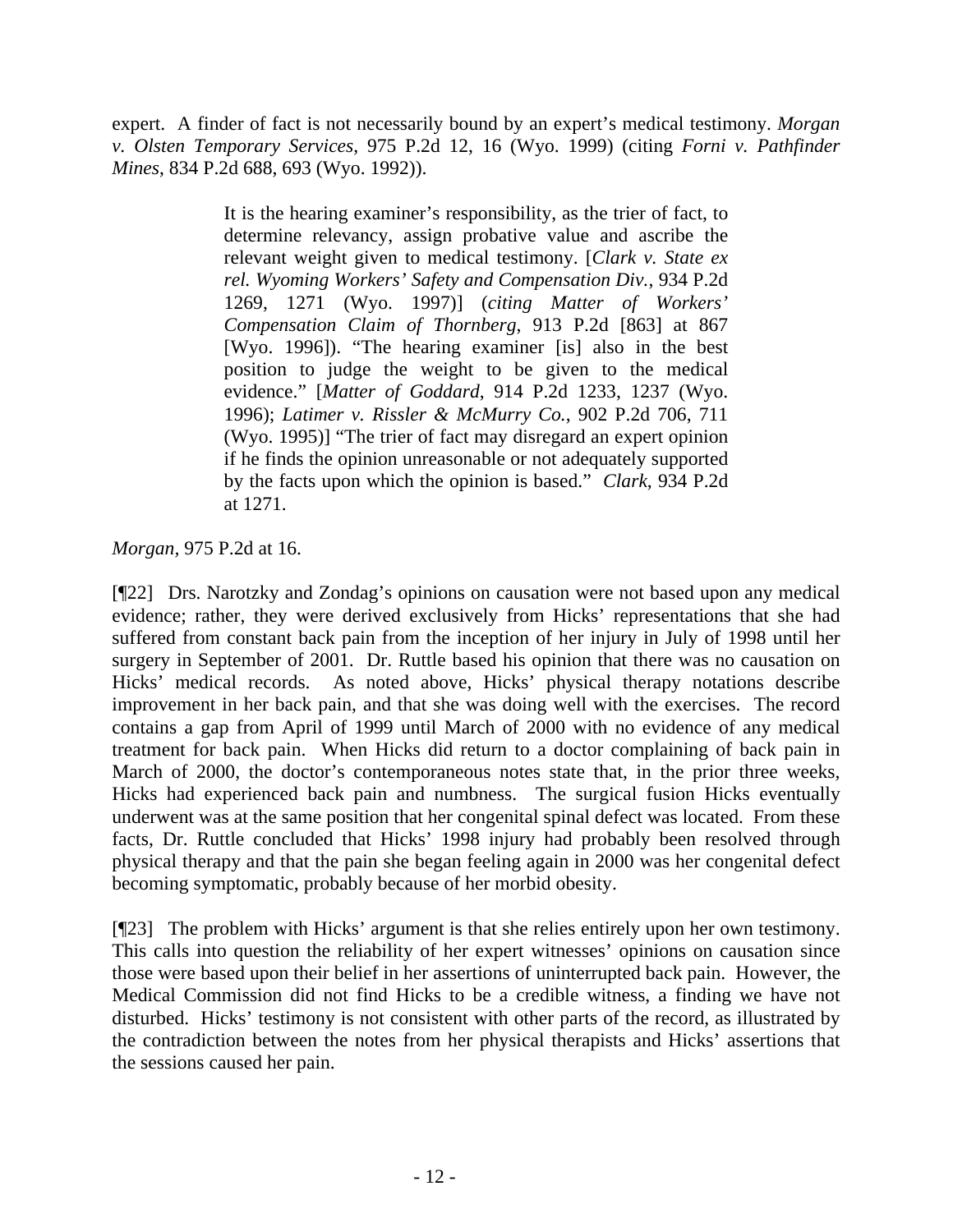If the hearing record demonstrates ambiguities or inconsistencies that require weighing the evidence and assessing the credibility of witnesses, the trier of fact has the sole responsibility for those functions. They are not the prerogative of the reviewing court. \* \* \* In this regard, we have said, "[f]urthermore, '[w]hen the inconsistencies in the evidence and the claimant's testimony make it impossible for the hearing examiner to determine whether the accident arose out of [and] in the course of his employment, the claimant has failed to sustain his burden."

*Morgan*, 975 P.2d at 15 (citations omitted). Under these circumstances, there is substantial evidence to support the Medical Commission's conclusions. Hicks failed to prove by a preponderance of the evidence that her surgery was causally related to her work injury. In *Boyce v. State ex rel. Workers' Safety and Compensation Division,* 2005 WY 9 \_\_\_\_\_P.3d (Wyo. 2005), we held that when a "party charged with the burden of proof has failed to meet that burden, we review the case under the arbitrary, capricious, abuse-of-discretion, or otherwise-not-in-accordance-with-law standard." *Id.,* ¶6. In this case, the Medical Commission found that Hicks had failed to meet her burden of proof but it also made the factual finding that her back injury was not caused by her work. When the trier of fact's conclusion that the claimant has failed to meet his or her burden of proof is coupled with a factual finding that the injury was not work-related, we will apply the substantial evidence test.

[¶24] Finally, Hicks contends that she was denied due process. Specifically, she claims that the Medical Commission refused to allow her to produce evidence showing that the Division had continued to pay her benefits for her July 1998 injury, after her back injury had allegedly resolved in the Spring of 1999. Hicks argues that if her injury had, in fact, resolved itself or if the surgery was not related to the July 1998 injury, then the Division would not have continued to pay her benefits.

[¶25] We have consistently stated that an uncontested award of benefits is not a final adjudication that precludes the Division from challenging future benefits, and that, accordingly, a claimant must prove that she was entitled to receive benefits for all outstanding claims despite any previous awards for the same injury. *Newman v. State ex rel. Wyoming Workers' Safety and Compensation Division*, 2002 WY 91, ¶27, 49 P.3d 163, ¶27 (Wyo. 2002) (quoting *Hall v. State ex rel. Wyoming Workers' Compensation Division*, 2001 WY 136, ¶14, 37 P.3d 373, ¶ 14 (Wyo. 2001)); *see also Tenorio v. State ex rel. Wyoming Workers' Compensation Division*, 931 P.2d 234, 239 (Wyo. 1997). In her brief, Hicks does not address how her argument was proper in light of this well-established principle. Even if we assumed that the Medical Commission prohibited Hicks from presenting this evidence,<sup>[1](#page-14-0)</sup> it

<span id="page-14-0"></span> $1$  Hicks neglects to mention in her brief that she inserted into the record an exhibit detailing all of the benefits paid by the Division arising out of her July 1998 work-related injury. There is nothing in the record indicating that Hicks attempted to make any argument before the Medical Commission based on this evidence.